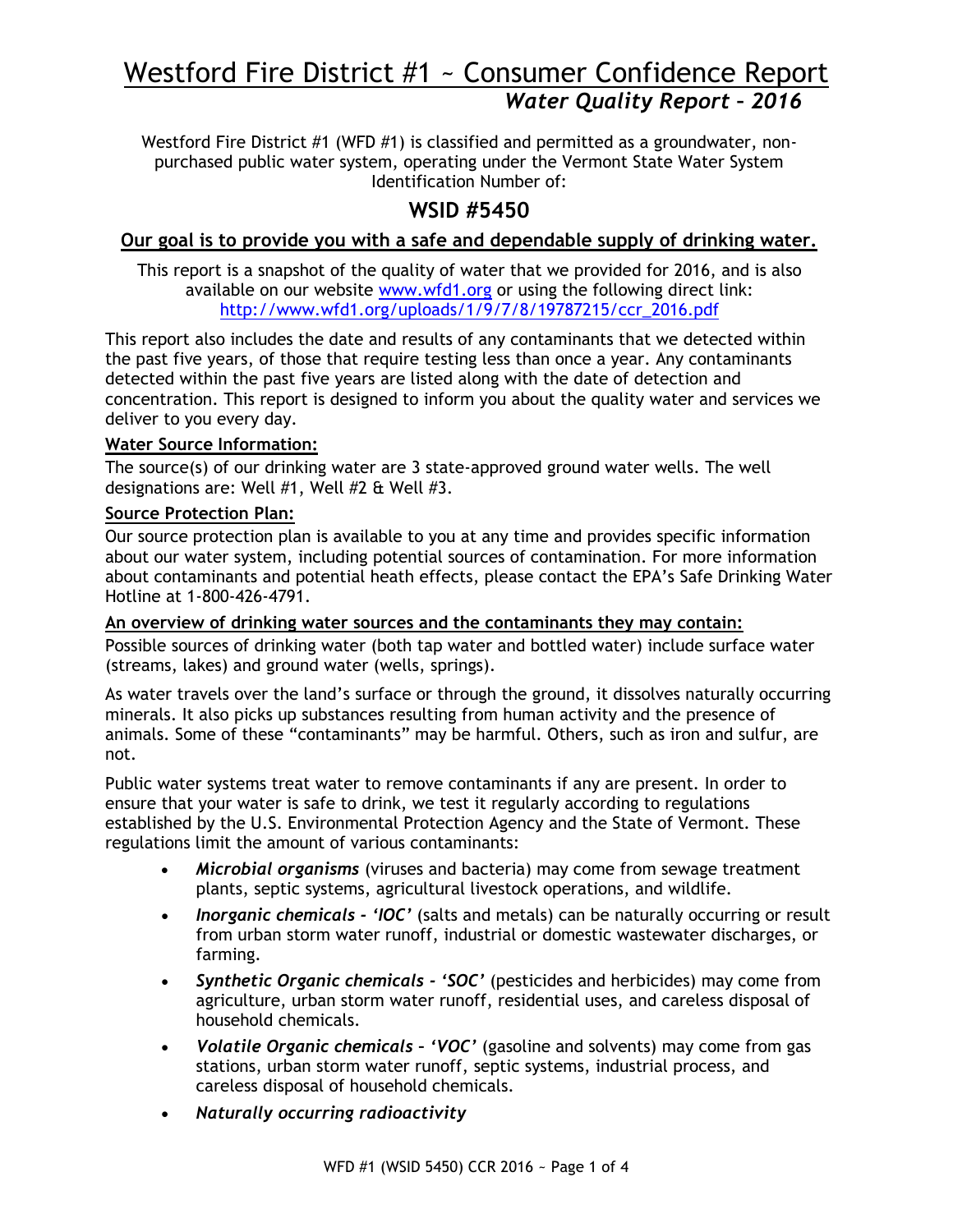## **W A T E R Q U A L I T Y D A T A**

### **Terms and Abbreviations:**

In the following tables you may find terms you might not be familiar with. To help you better understand these terms we have provided the following definitions:

**Maximum Contamination Level Goal (MCLG):** The level of a contaminant in drinking water below which there is no known or expected risk to health. MCLG's allow for a margin of safety.

**Maximum Contamination Level (MCL):** The highest level of a contaminant that is allowed in drinking water. MCL's are set as close to the MCLG's as feasible using the best available treatment.

**Maximum Residual Disinfectant Level Goal (MRDLG):** The level of a drinking water disinfectant below which there is no known or expected risk to health. MRDLG's do not reflect the benefits of disinfectants in controlling microbial contaminants.

**Maximum Residual Disinfectant Level (MRDL):** The highest level of a disinfectant allowed in drinking water. Addition a disinfectant may help control microbial contaminants.

**Action Level:** The concentration of a contaminant, which, if exceeded, triggers treatment or other requirements, which a water system must follow.

**90th Percentile:** Ninety percent of the samples are below the action level. (Nine of ten sites sampled were at or below this level).

**Treatment Technique (TT):** A process aimed to reduce the level of a contaminant in drinking water.

Parts per million (ppm) or Milligrams per liter (mg/l): (one penny in ten thousand dollars)

Parts per billion (ppb) or Micrograms per liter (µg/l): (one penny in ten million dollars)

**Picocuries per liter (pCi/L):** a measure of radioactivity in water

**Nephelometric Turbidity Unit (NTU):** NTU is a measure of the clarity of water. Turbidity in excess of 5 NTU is just noticeable to an average person.

**Locational Running Annual Average (LRAA):** The average of sample analytical results for samples taken at a particular monitoring location during four consecutive calendar quarters.

**Running Annual Average (RAA):** Annual Level of Disinfection By-products (i.e. chlorination)

**N/A:** Not applicable

The table(s) below lists all the drinking water contaminants that were detected during the 2016 calendar year. It also includes the date and results of any contaminants that we detected within the past five years, of those which require testing less than once a year. The presence of these contaminants in the water does not necessarily show that our water poses a health risk.

### **Violation(s) that occurred during Calendar Year 2016**

| $r_{\rm YDe}$        | Category | Analyte | <b>Compliance Period</b> |  |  |  |  |
|----------------------|----------|---------|--------------------------|--|--|--|--|
| <b>No Violations</b> |          |         |                          |  |  |  |  |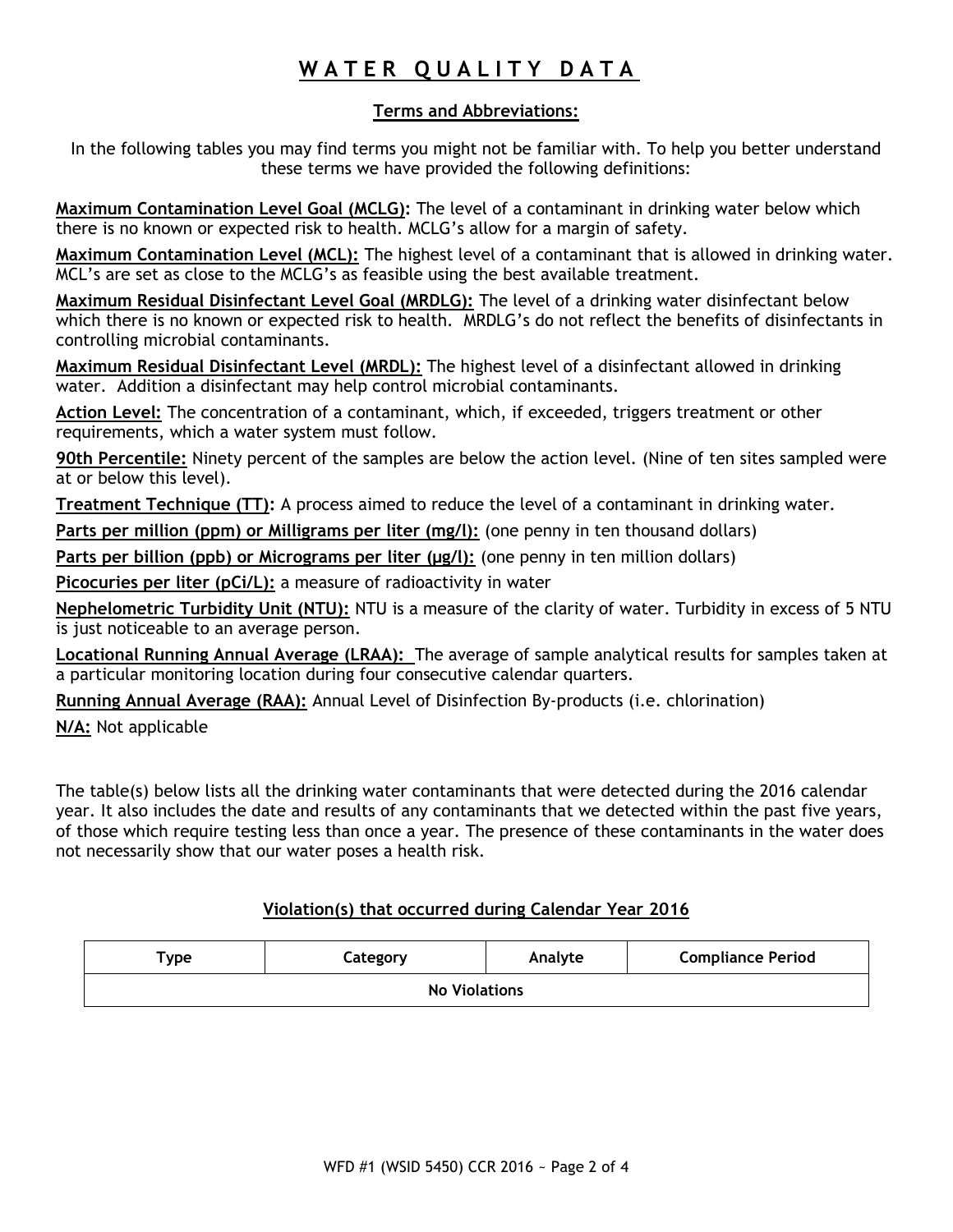### **WATER QUALITY DATA - Level of Detected Contaminants**

| Microbiological | Result                                        | MCL | <b>MCLG</b> | <b>Typical Source</b> |
|-----------------|-----------------------------------------------|-----|-------------|-----------------------|
|                 | No Detected Results During Calendar Year 2016 |     |             |                       |

| Chemical<br>Contaminant | Collection<br>Date | <b>Highest</b><br>Value | Range       | Unit | <b>MCL</b> | <b>MCLG</b> | Likely source of detected contaminant                                                              |
|-------------------------|--------------------|-------------------------|-------------|------|------------|-------------|----------------------------------------------------------------------------------------------------|
| Iron                    | 09/27/2011         | .11                     | $.11 - .11$ | ppm  |            |             |                                                                                                    |
| Nitrate                 | 03/30/2016         | .078                    | .078- .078  | ppm  | 10         | 10          | Runoff from fertilizer use; leaching from<br>septic tanks, sewage; erosion of natural<br>deposits. |

| <b>Radionuclides</b> | Collection<br>Date | <b>Highest</b><br>Value | Range       | Unit  | <b>MCL</b> | <b>MCLG</b> | Likely source of detected<br>contaminant |
|----------------------|--------------------|-------------------------|-------------|-------|------------|-------------|------------------------------------------|
| Combined Radium      | 03/25/2014         | 0.809                   | 0.809-0.809 | DCi/L |            |             | Erosion of natural deposits              |
| Radium - 226         | 03/25/2014         | 0.322                   | 0.322-0.322 | pCi/L |            |             | Erosion of natural deposits              |
| Radium - 228         | 03/25/2014         | 0.487                   | 0.487-0.487 | pCi/L |            |             | Erosion of natural deposits              |

| <b>Disinfection</b><br><b>Residual</b> | Monitoring<br>Period | <b>RAA</b> | Range           | Unit | <b>MRDL</b> | <b>MRDLG</b> | <b>Typical Source</b>                 |
|----------------------------------------|----------------------|------------|-----------------|------|-------------|--------------|---------------------------------------|
| Chlorine                               | 2016                 | 0.333      | $0.210 - 0.450$ | mg/l | 4.0         | 4.0          | Water additive to control<br>microbes |

| <b>Disinfection</b><br><b>By-Products</b> | Monitoring<br>Period | LRAA | <b>RAA</b> | Range       | Unit | <b>MCL</b> | <b>MCLG</b> | Likely source of detected<br>contaminant     |
|-------------------------------------------|----------------------|------|------------|-------------|------|------------|-------------|----------------------------------------------|
| Total<br>Trihalomethanes                  | 2015                 |      | N/A        | $2.5 - 2.5$ | ppb  | 80         |             | By-product of drinking water<br>chlorination |

| Lead &<br>Copper | <b>Sampling</b><br>Date | 90 <sup>th</sup><br>Percentile | Range             | <b>Action</b><br>Level | No. of Sites<br><b>Exceeding</b><br><b>Action Level</b> | Likely source of detected<br>contaminant                                                                     |
|------------------|-------------------------|--------------------------------|-------------------|------------------------|---------------------------------------------------------|--------------------------------------------------------------------------------------------------------------|
| Copper           | 2016                    | 0.09                           | $0.044 -$<br>0.09 | 1.3                    | 0                                                       | Corrosion of household plumbing<br>systems; Erosion of natural deposits;<br>Leaching from wood preservatives |
| Lead             | 2016                    | 0                              | 0-0               | 15                     | 0                                                       | Corrosion of household plumbing<br>systems; Erosion of natural deposits                                      |

### **Health Information Regarding Lead:**

If present, elevated levels of lead can cause serious health problems, especially for pregnant women and young children. Lead in drinking water is primarily from materials and components associated with service lines and home plumbing. Westford Fire District #1 is responsible for providing high quality drinking water, but cannot control the variety of materials used in household plumbing components. When your water has been sitting for several hours, you can minimize the potential for lead exposure by flushing your tap for 30 seconds to 2 minutes before using water for drinking or cooking. If you are concerned about lead in your drinking water, you may wish to have your water tested. Information on lead in drinking water, testing methods, and steps you can take to minimize exposure is available from the Safe Drinking Water Hotline or at <http://www.epa.gov/safewater/lead>